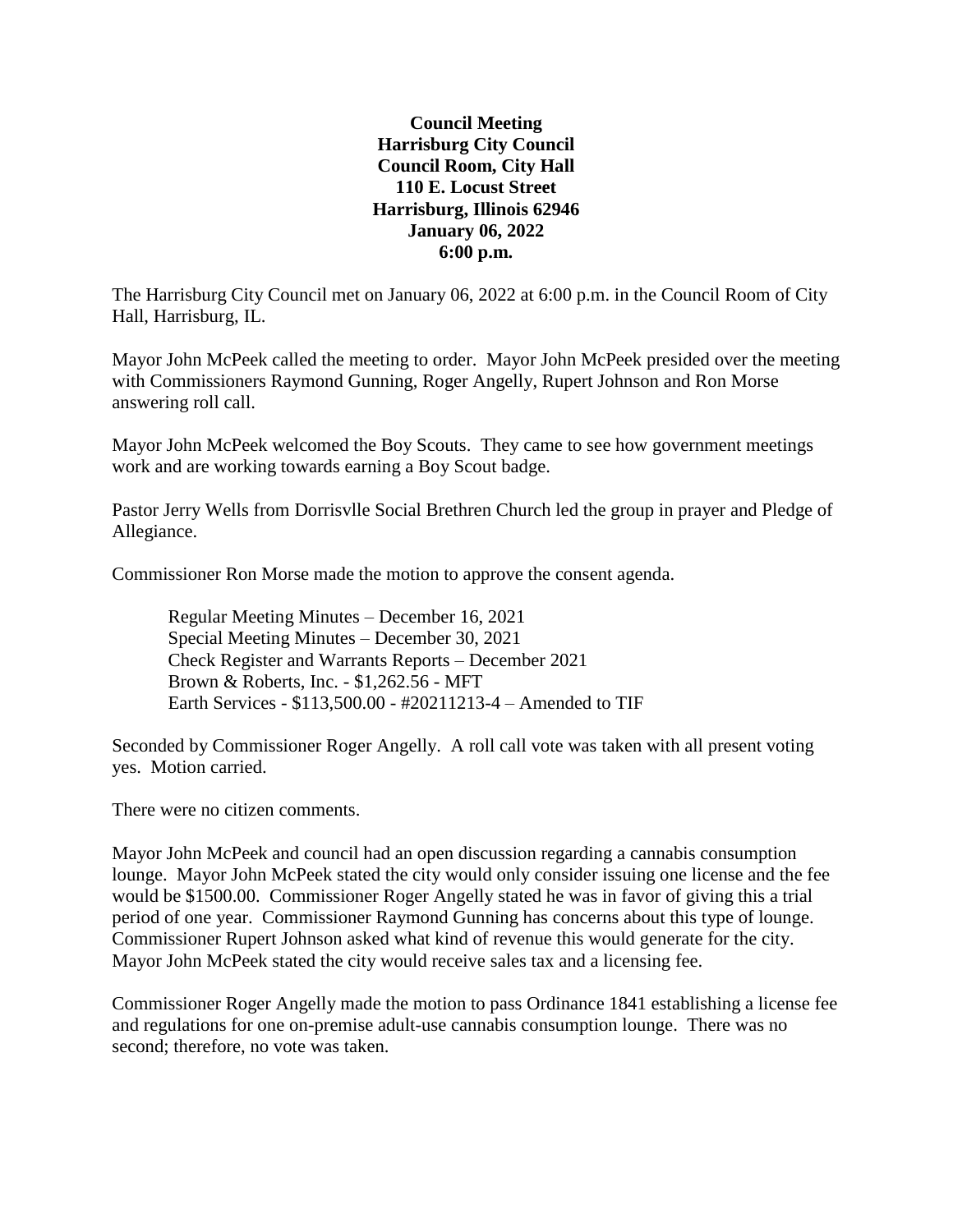Alex Watkins presented information regarding request for proposals for 9 East Poplar Street and 111 North Main Street in Harrisburg, IL. These proposal will be given to any investor for the redevelopment of those properties. There will be stipulations in the proposal the investor will be required to follow. This is the first phase in redeveloping those properties. Commissioner Roger Angelly made the motion to authorize the City Clerk to advertise request for proposals for 9 East Poplar Street and 111 North Main Street in Harrisburg, IL. Seconded by Commissioner Rupert Johnson. A roll call vote was taken with all present voting yes. Motion carried.

Alex Watkins presented a resolution regarding employee COVID-19 protocol. This resolution would allow an employee who has been deemed as in "Close Contact" and is required to quarantine or an employee who test positive for COVID-19 to be compensated for no more than five (5) sick days without utilizing personal time, sick time, or vacation time to be effective January 06, 2022. Commissioner Raymond Gunning made the motion to approve Resolution 22- 0106 for employee COVID-19 protocol. Seconded by Commissioner Roger Angelly. A roll call vote was taken with all present voting yes. Motion carried.

Mayor John McPeek announced there is no need to go into Executive Session to discuss collective bargaining or potential litigation.

Mayor John McPeek stated council will go into Executive Session for review of executive session minutes from August 2021 through December 2021.

Commissioner Raymond Gunning stated he, Police Chief Michael Riden and Assistant Police Chief Nathan Moore interviewed several candidates for the animal control position. Commissioner Raymond Gunning made the motion to enter into a contract with Terry Brinkley for the animal control position at the rate of \$18,500 a year including the liability insurance. Seconded by Commissioner Roger Angelly. A roll call vote was taken with all present voting yes. Motion carried.

Commissioner Raymond Gunning stated due to the impending retirement of current Police Chief Michael Riden on May 31, 2022, it is necessary for this council to prepare and train the future Police Chief with new Police Chief's duties to begin on June 01, 2022, the day after the retirement of Police Chief Michael Riden. Assistant Police Chief Nathan Moore will now be training under Chief Michael Riden to prepare for his promotion and appointment to the duties of Harrisburg Police Chief which will begin June 01, 2022.

Commissioner Raymond Gunning made the motion to appoint current Assistant Police Chief Nathan Moore as City of Harrisburg Police Chief beginning June 01, 2022. Seconded by Rupert Johnson. A roll call vote was taken with all present voting yes. Motion carried.

Commissioner Rupert Johnson stated he did not need to go into Executive Session for Personnel.